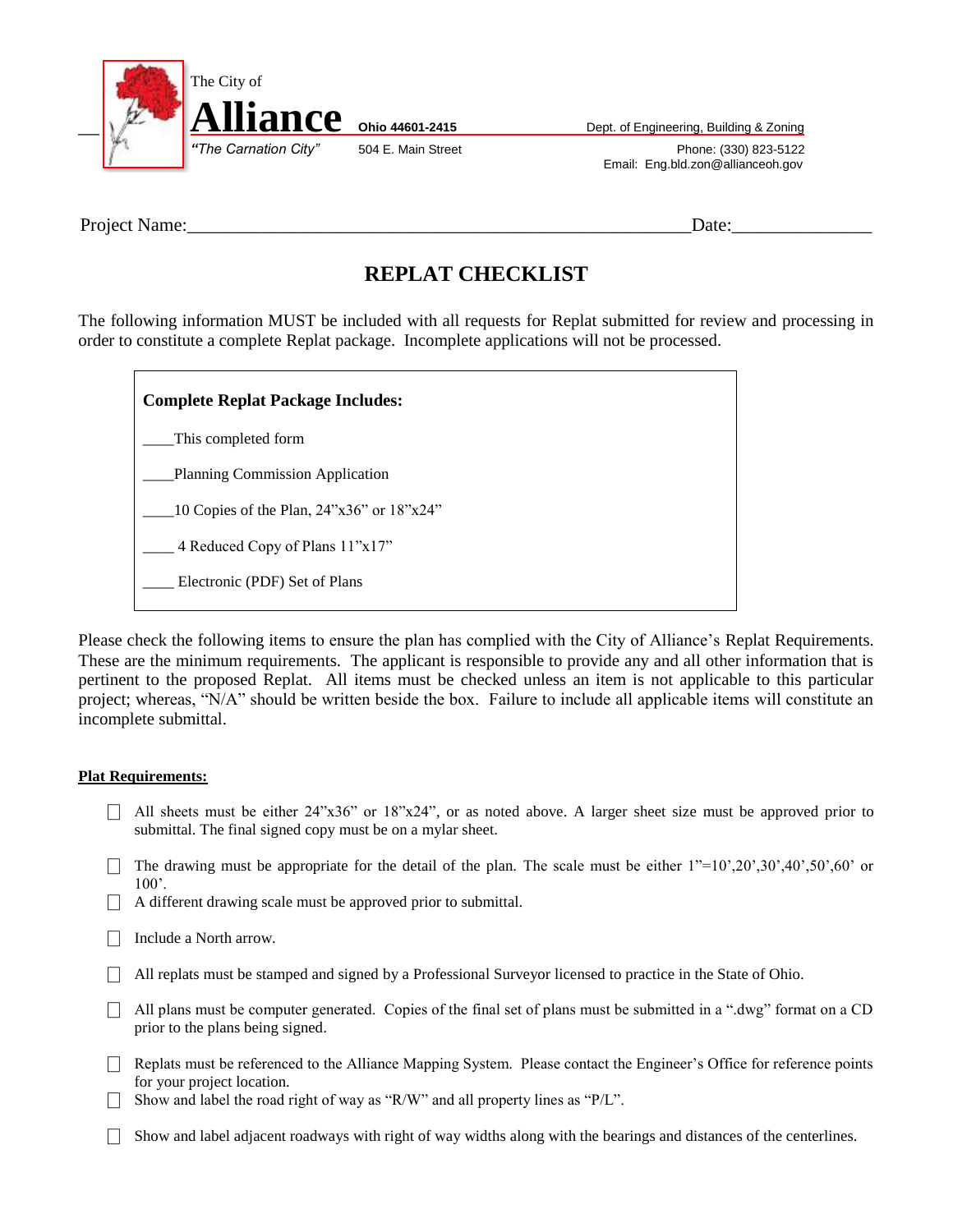- $\Box$  Label all lot lines with the correct bearings and distances, either all clockwise or counterclockwise.
- $\Box$  Show and label any existing structures for a proposed lot split. Dimension structures and tie the corners to the property or right of way lines. Only show on the Planning Commission paper copies; when approval is given, do not show the structures on the mylar.
- $\Box$  Show and label all existing easements.
- □ Label the site's parcel number, City Lot or Outlot number, zoning category, owner's name and acreage of the site.
- □ Label adjacent properties' parcel number, City Lot or Outlot numbers, zoning category, owner's names.
- $\Box$  Show the location of the parcel with respect to the intersection of two roadways (this may be done with a dimensional tie).
- $\Box$  Label the basis of bearing.
- $\Box$  For replatted lots over one acre that the City must assign a new outlot number provide the following: "O.L.
- Show and label all street centerline monuments.
- $\Box$  Show and label all lot corners found and/or set.
- $\Box$  Include all necessary signature blocks. This information can be obtained from the Engineering & Building Department.

The Engineering & Building Department will review the Replat Request when it has been processed. If there are any comments, the applicant will receive the comments by fax and mail. Three copies of the revised plan must be submitted with a response letter addressing each comment. If a response letter is not received, the plan will not be reviewed. Ample time should be given to allow for review of the resubmittals. (*The week of Planning Commission is typically insufficient time to review the resubmittals prior to Planning Commission).*

| Does this replat need to have an emergency clause? YES NO NO |  |
|--------------------------------------------------------------|--|
|                                                              |  |
|                                                              |  |

I do hereby attest that all above applicable items have been incorporated into the plan. I understand that failure to include all applicable items will constitute an incomplete submittal, which in turn will not be processed.

\_\_\_\_\_\_\_\_\_\_\_\_\_\_\_\_\_\_\_\_\_\_\_\_\_\_\_\_\_\_\_\_\_\_\_\_\_\_\_\_\_\_\_\_ \_\_\_\_\_\_\_\_\_\_\_\_\_\_\_\_\_\_\_\_\_\_\_\_\_\_\_\_\_\_\_\_

Signature of the Applicant Date